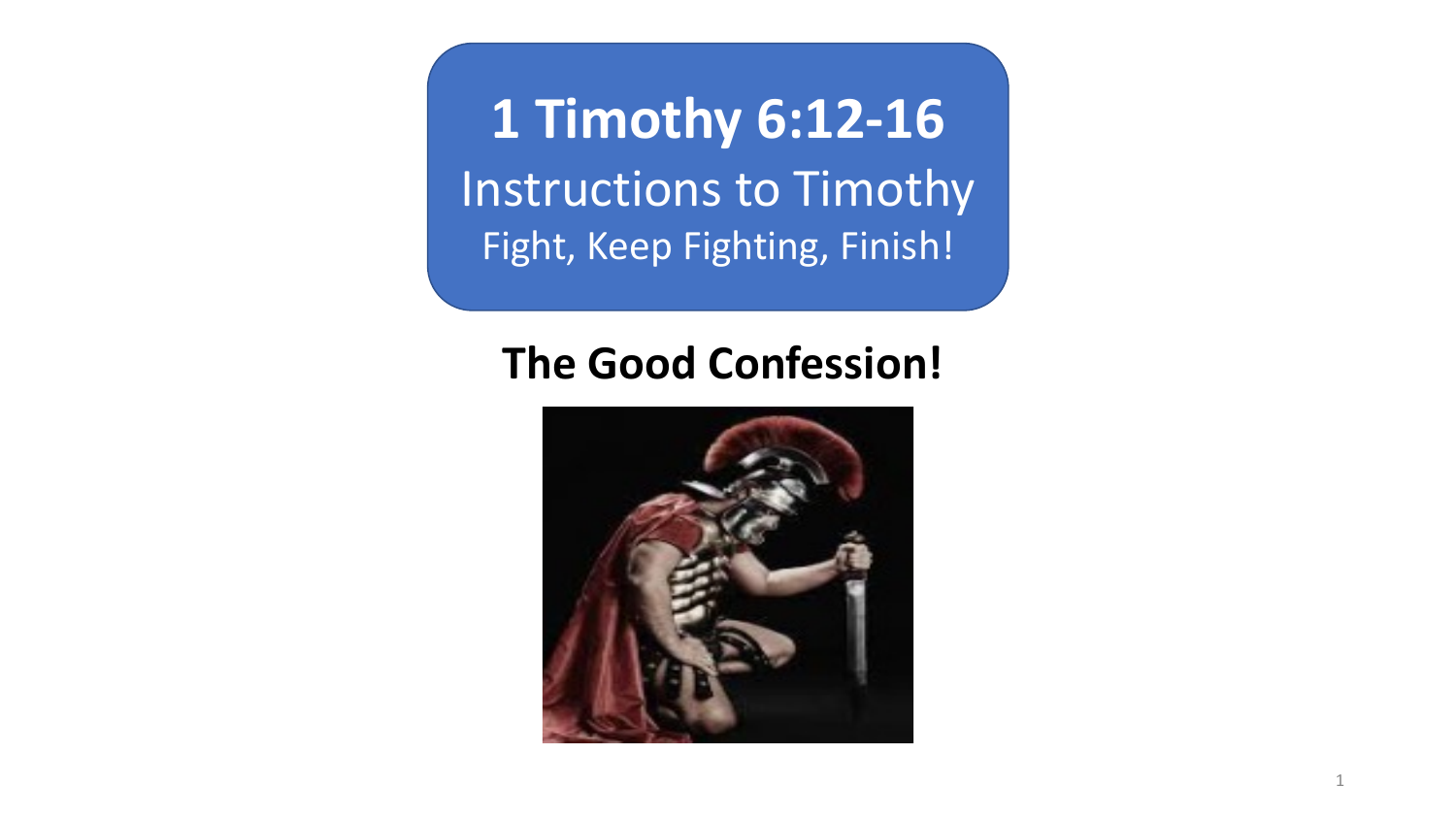One of the most heartwarming, encouraging occasions for the Christ-follower is to see and hear someone give their heart to

Jesus! The Christ-follower has had their own experience with Christ and it was surely the most important day of their life. It was the day that we switched allegiances from Satan to the Creator/God. It was the day that we saw Jesus for who He really is and wanted Him as our Savior and Absolute Leader! It was the moment that we changed citizenship from the Kingdom of this Earth/World ("*the Kingdom of Darkness*"), to the Kingdom of Heaven/God ("*the Kingdom of*  Light")! In that instant, we crossed over from God's condemnation and



judgment, to God's acceptance, approval, and love! As such, we experienced a seismic shift from eternal death to life eternal! Our life, from then on, became a life of learning, of purpose, and of significance as we come to know things we would have never known before, (wonderful things) and do things (significant things) that we would have NEVER done before. So it is a significant occasion for us when someone *else* does that also! \*Back many years ago, the town I was in had a shoe repair shop. It was a dying trade even then – antique machines – the smell of new leather, oil, glue, and stinky old shoes! When I walked into the shop, I immediately saw a sign high up on the wall. It said, "*I save soles here*". I chuckled at that and filed it away in the back of my mind. It was an obvious play on words – on the Christian phrase "*saving souls*". Now, repairing shoes is a nice thing and makes people's lives better, at least momentarily. But saving souls, s-o-u-l-s, is the more significant ambition, is it not? Our secular jobs are usually not earth-shakingly important. What we do for 8-12 hours a day to make a living, is usually one tiny cog among billions in a vast economic machine! We are literally unimportant as individuals! We can get released from that job tomorrow and it will leave as big a hole as a hand withdrawn from a bucket of water! But if there is a *greater* purpose to our life - the purpose that Jesus gave to His followers to carry on in His absence - that purpose and its significance lasts for an eternity when we fulfill it! What could be more important than introducing someone to Jesus, praying with them to receive Jesus (make their "good confession"), and watching their eyes come alive as the light of life switches on in their soul – and knowing that they are saved to God! There is immense satisfaction in leading someone to Christ, for you have born fruit. It is for this task that we were saved – to bring glory to God, and to bring others to Jesus – and there is great joy when our efforts in this task come to fruition and someone comes to trust in Jesus and receives Him/acknowledging Him, embracing His leadership authority. I mean - that is the most euphoric you will ever feel – because you were a part of that!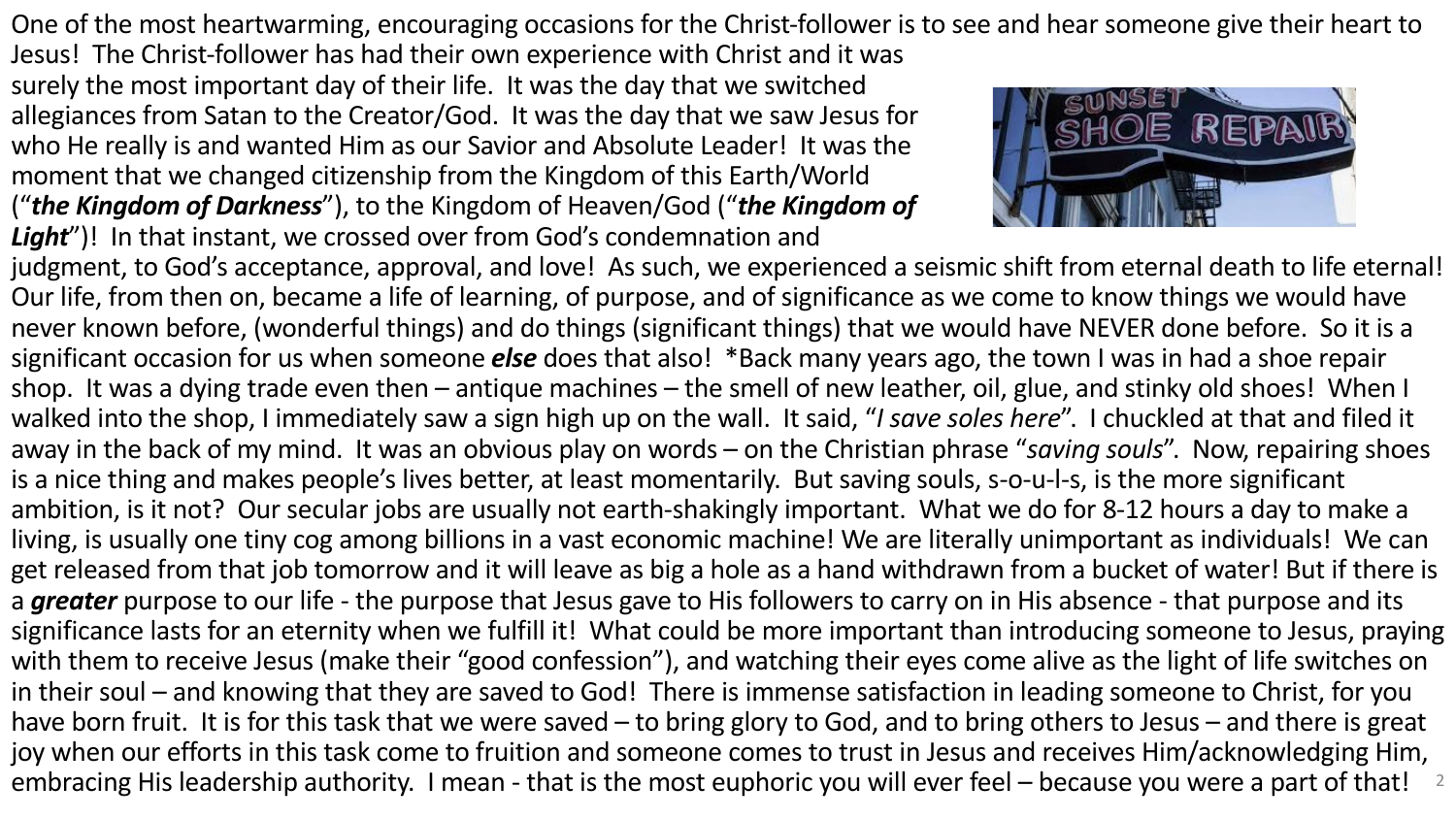Timothy made His confession of faith "*in the presence of many witnesses"*. This is important, folks!

**[Matt. 10:32] -** Here Jesus says that if we are willing and unashamed to confess Him, or confess our faith in Him unapologetically (to *people*), then He will not be ashamed to confess us/acknowledge us before His Father! This is not a hypothetical. It will happen one day when Jesus acknowledges us as one of His own,.. or not! "*That one is mine*!" or "*I never knew you*". Now, we might loudly claim to belong to Jesus, but I will add here - if you know that you are not consistently living for Jesus, making a big deal out of being a Christian at work, in the family, in the neighborhood, isn't a good idea. You will be doing more far more damage to the Name and reputation of Jesus than good! I cringe when someone loudly professes Jesus and then lives before people as if they do *not* know Him! \*It is not a good thing for someone to have a Christian



bumper sticker on their car – a Christian fish, or "*Honk if you love Jesus*", and then they are honking or displaying some kind of road-rage at the ineptitude of other drivers! You are advertising Christ with your mouth (or car), yet discrediting Him with your behavior! If I am telling someone about Jesus and find that they are hostile to Him, the most common reason for that hostility is that they have known a Christian or two that really turned them off – usually through hypocrisy! It is the **half-hearted Christian** with a bad attitude, a bad temper, or a sharp tongue, or dishonest dealings, that gives Jesus a bad reputation! It would be better if that person *never* claimed any connection to Jesus! This next thing is off topic but bears mentioning. The second most common reason for hostility toward God is **bad theology**. Some tragedy is blamed on a God who is thought to control all things good *and* evil! If He did not directly cause it, they reason, since He is all powerful and controls all things, He could have stopped it if He wanted – so either way, directly or indirectly God is at fault! It is what a large segment of the church has taught over the centuries - a theological misconception, useless to God but very useful to Satan – for in this error the one hostile to God has found His or her excuse!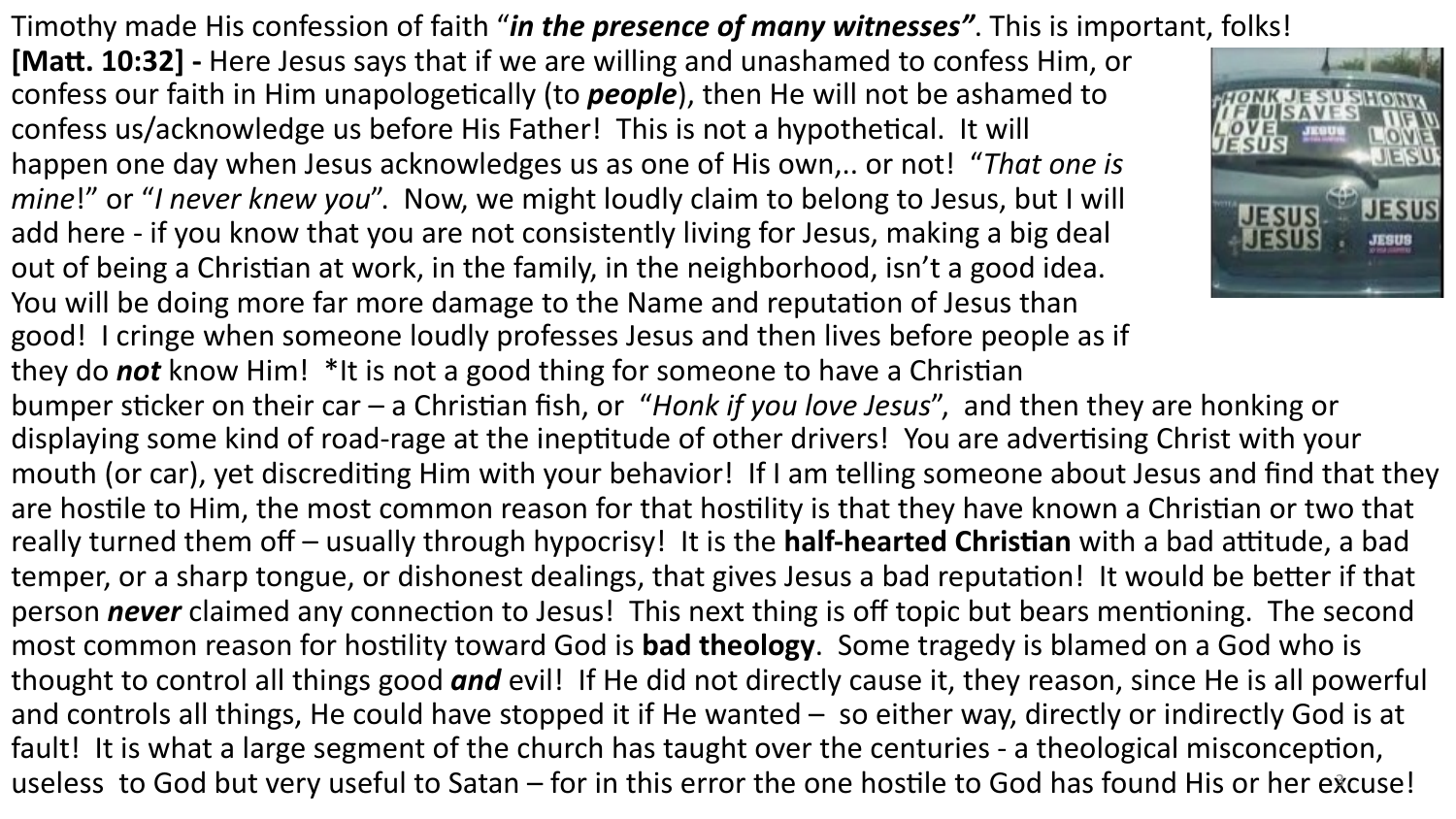Moving on to vs. 13, Paul refers to a time when Timothy had told a large group of people that he was a

totally convinced, all-in and committed, Christ-following believer! Now Paul is holding him to it! Paul is charging Timothy in the sight of God and those witnesses when he made his "good confession" to stay the course – to keep on being faithful to Jesus by taking good care of his church by surrounding himself with good co-leaders who were also following Jesus faithfully/consistently, and by taking good care of his own walk with God. What Paul is doing to Timothy here, we have to do to each other sometimes. Sometimes faith can have its times of



euphoric strength, and times of depressing weakness – of running hot, and then maybe a time of being lukewarm, and then it might run cold for awhile, and then something happens to awaken our faith and suddenly it is hot again! It is during those down times that it become imperative for us to encourage one other to stay the course!

**[Heb. 10:24; Ph'p 2:4]** We are in this thing together! It is part of our God-given role to lift up and carry our brother or sister when they are down, or in doubt, or when they've failed and are living in defeat! We come alongside and lovingly give them a kick in the pants! We charge them to make good on their "good confession", to get back to the basics – reading/meditating, praying, fellowshipping, and sharing their faith! But it's not all butt-kicking! When they are doing well, we should tell them what we see! It's called *encouragement*! "*I love the way you follow Jesus! The way you follow Him makes me want to follow Him like YOU do! Keep up the good work! It's beautiful*" Such meaningful and impactful conversation should be a regular part of your interactions here at Bethany! So let me ask you a personal question. Is it? If it isn't, you need to do a little stretching and make it so! Grow into this responsibility by doing it for the first time. Let it be genuine! Let the love of Jesus flow from your mouth! Turn the tongue – from a missile launcher to a healing medicine!